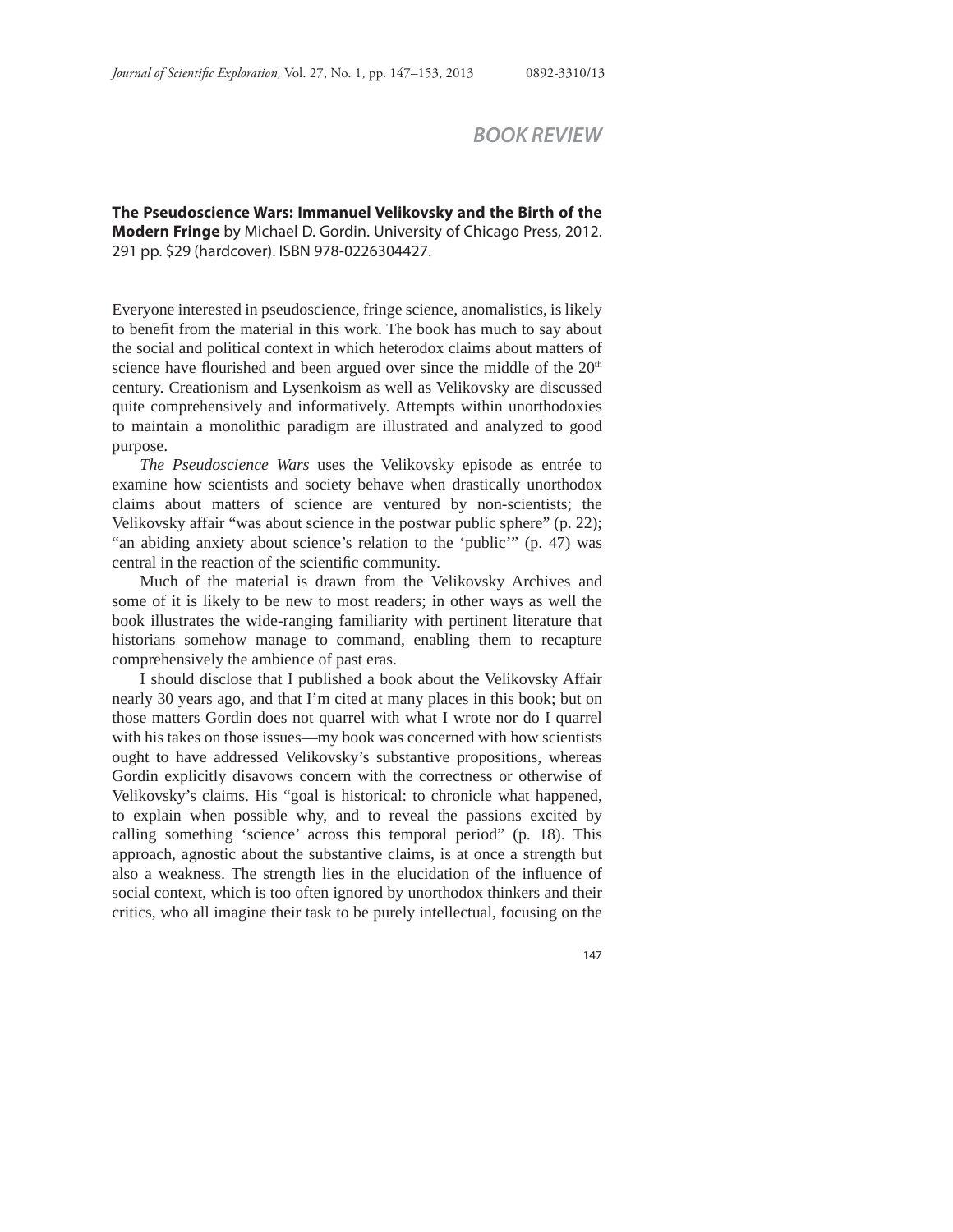substantive claims. The weakness lies in the fact that how society reacts to unorthodox claims ought surely to vary according to the plausibility or legitimacy of those claims, so ignoring that aspect could distort some conclusions. But no book can do everything, and Gordin has done a major service by addressing important factors that have not before been discussed adequately.

The book begins with the unequivocal assertion that pseudoscience is an empty concept since there exist no viable demarcation criteria by which science can be distinguished from non-science, be it called pseudoscience or something else. Indeed, the very definition of pseudoscience as something that "resembles or mimics" science, "has the trappings but not the essence of science"  $(p. 202)$  means that there could not be a definitive way of distinguishing science from its Doppelgänger, pseudoscience. Pseudoscience is just a pejorative term employed when scientists or their groupies feel the enterprise of science to be threatened. There is no commonality among all the matters that have at various times been labeled pseudoscience, other than that they have been abhorrent to some number of scientists or their fans or some part of the scientific establishment. Gordin is also spot on in pointing out Martin Gardner's role in turning "discussions of alleged pseudoscience into debunking crusades" (p. 12).

Immediately one might ask why scientists should ever feel threatened by claims from outsiders, given that science and scientists enjoy high social prestige and that their opinions are granted almost universal deference. Here Gordin provides welcome insights based on the social environment in which Velikovsky caused such a brouhaha in 1950 with the publication of *Worlds in Collision*—claiming that literary sources reveal that Venus was once a comet that induced such cataclysmic events on Earth as the parting of the Red Sea and the falling of the walls of Jericho. Among the important contextual factors were:

- $\triangleright$  Science had only recently attained its current high status, perhaps chiefly as a result of the World-War-II–ending, atom-bomb development as well as the work on radar, penicillin, and other technological feats that brought much of science out of its traditional ivory tower. (Critical aspects of this fundamental change in scientific activity are summarized in Ziman (1994)*.*)
- Anxiety over keeping the recently gained high status and the generous funding for science that accompanied it was exacerbated by political circumstances: rabid anti-Communism by the House Un-American Activities Committee and Senator Joe McCarthy had harassed quite a few prominent scientists.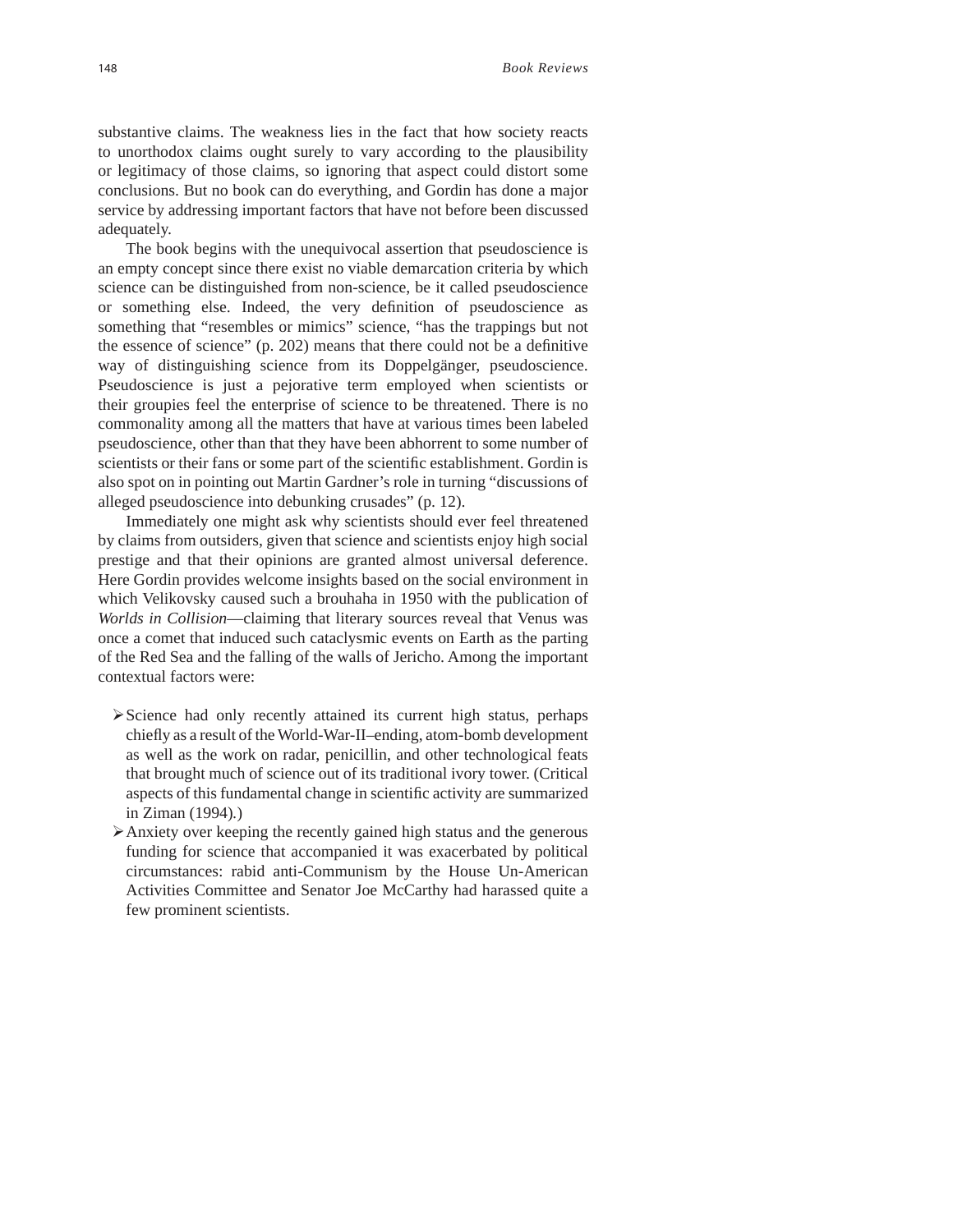Under those circumstances, some scientists over-reacted: threatening the publisher of *Worlds in Collision*, castigating the book while proclaiming they had not read it. The fuss gave Velikovsky much greater publicity than if the book had just been ignored by official science.

In the 1960s and 1970s, some social scientists and some student groups seized on Velikovsky's work as a tool to promote postmodernist, relativist attitudes and anti-Establishment activities. Velikovsky himself never set out to battle with science, he wanted acceptance, and was drawn rather unwillingly into acting as an anti-Establishment guru; however, Gordin suggests,

Velikovsky served as a middle ground for people of all political persuasions. He was an underdog in an age that had ceased to trust scientists (capturing the Left), but he also promoted deeper study of the Bible (seducing the Right) in a decade whose best-selling work was Hal Lindsey's Late Great Planet Earth (1970), an application of biblical eschatology to Cold War geopolitics. (p. 169)

Disparate others also sought to benefit from Velikovsky's coat-tails: a conscientious objector on non-religious grounds (pp. 174–175), a Native American activist (pp. 175–176).

Given the appeal of science fiction to contemporary youth, what did authors of science fiction think of Velikovsky? "Among the most persistent and hostile critics  $\dots$  were the luminaries of science fiction" (p. 170). Gordin seems to find this rather surprising, but I do not: Authors of science fiction such as Asimov or Crichton tend to be very knowledgeable about science and good friends of honest science.

A novel and illuminating feature of this book is the comparing of the Velikovsky matter with several other topics, Lysenkoism and scientific creationism in particular. At roughly the same time as *Worlds in Collision* was published, Western scientists had been surprised and disturbed that political machinations and control had led to biology in the Soviet Union being taken over by a pseudoscientific doctrine, Lysenkoism, which rejected genetic theory and claimed to be able to modify heredity directly and deliberately. Gordin doesn't mention it, but in the same era Soviet ideologists had also declared the "idealistic" theories of chemical bonding and quantum mechanics incompatible with Marxist materialist principles, so chemists and physicists as well as biologists were aghast at what damage could result when outsiders were enabled to interfere with science. Thus when Velikovsky came along at the same time as American politicians were harassing supposed Communists in the scientific community, some scientists became perhaps overly concerned that the public might take him seriously.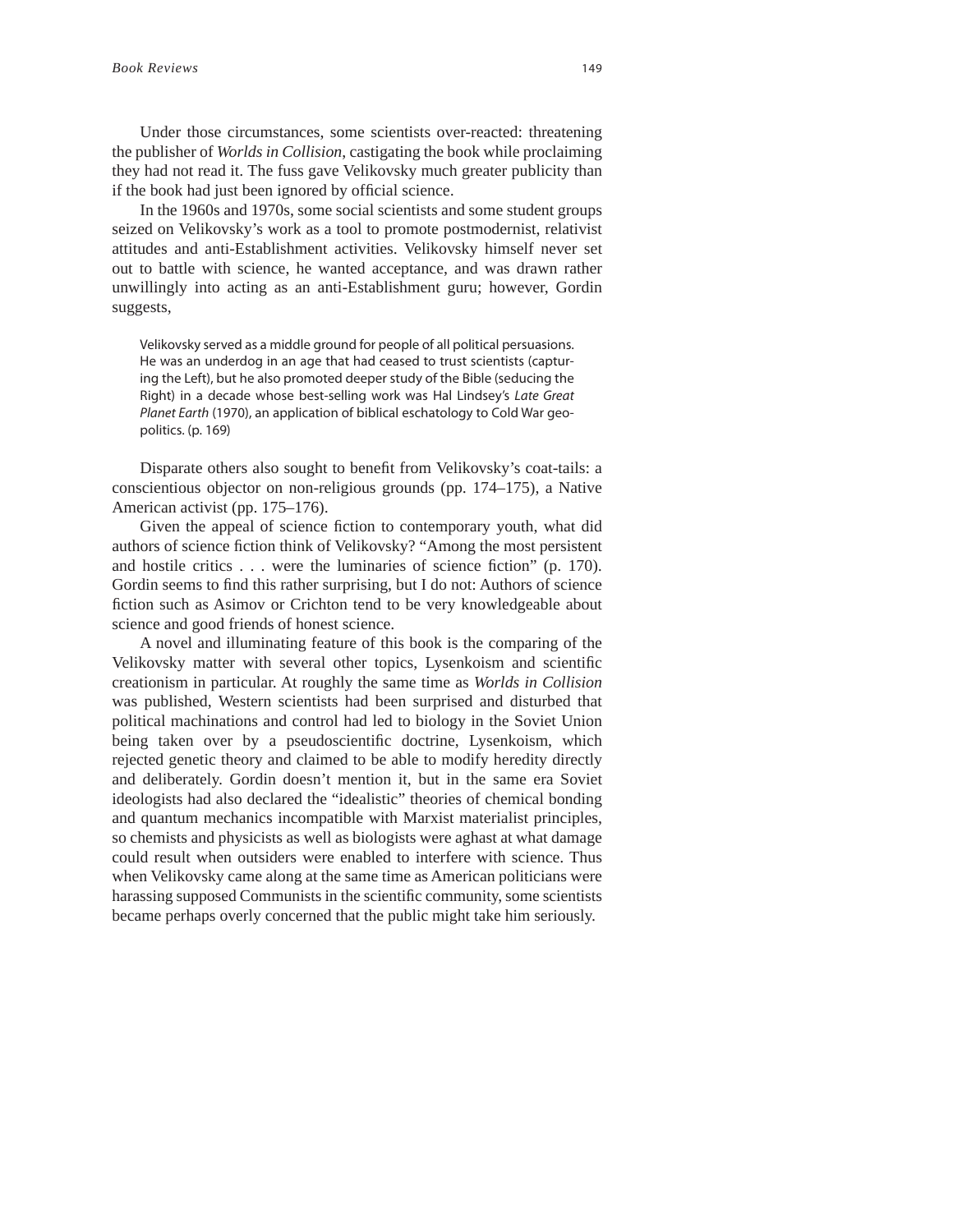Gordin's recounting of the Lysenko affair and its impact on American scientists is well worth reading just for its own sake. Not only had World War II brought scientists unprecedented status, it had stimulated them to seek to influence public policy. One outcome was a journal, the *Bulletin of the Atomic Scientists*, which had articles about the Lysenko affair as well as such matters closer to home as atomic bombs and nuclear power stations. The geneticist Dobzhansky clearly recognized that the importance science had assumed "in the lives of individuals and of nations" meant that science would "need popular support and will have to submit to social control" (p. 96). So even a populist like Velikovsky could be seen as a threat to science if he managed to achieve public credibility.

Chapter 4 of *The Pseudoscience Wars* discusses the history of eugenics as showing that something once labeled pseudoscience can rehabilitate itself, segueing into Velikovsky's attempts at legitimation by cultivating interactions with well-established scientists, Einstein in particular. Like all dissenters from mainstream doctrines, "Velikovsky found himself torn between becoming popularized and becoming vulgarized" (p. 162). Charismatic individuals like Velikovsky appeal to people who have a genuine interest in matters scientific and who long for *understandable* science by contrast to the impenetrable abstractions and jargon that permeate modern research; but popularizing morphs easily into, or leads to, unbridled superficial speculation.

Chapter 5 has much of importance for and about people maligned as pseudoscientists, using as a prime example scientific creationism, which also connects substantively to the Velikovsky story at a number of points. The attempt to promulgate alternatives to mainstream science is always fraught with the difficulty of maintaining a common front. Freud's problems with his disciples are well-known. Ufology and parapsychology and cryptozoology have all experienced infighting and schisms. Velikovsky was frequently unhappy with efforts made by people who thought they were supporting his views even as they differed in some respects and in ways that were not congenial to him. Scientific creationism, the brainchild of Henry Morris, experienced similar episodes of self-styled supporters unwelcome to Morris. Creationism and Velikovsky could not avoid all contact because both found support for their views in heterodox interpretations of geology and fossils—albeit their interpretations were totally distinct; Velikovsky was often at pains to distance himself from religious fundamentalism, and Morris tried to hide that some of his citations were the same as Velikovsky's (e.g., p. 145): "If Velikovsky was too 'pseudo' for Morris, creationism was the same for Velikovsky" (p. 153). Velikovsky was also anxious to distance himself from Erich von Däniken (pp. 176–178).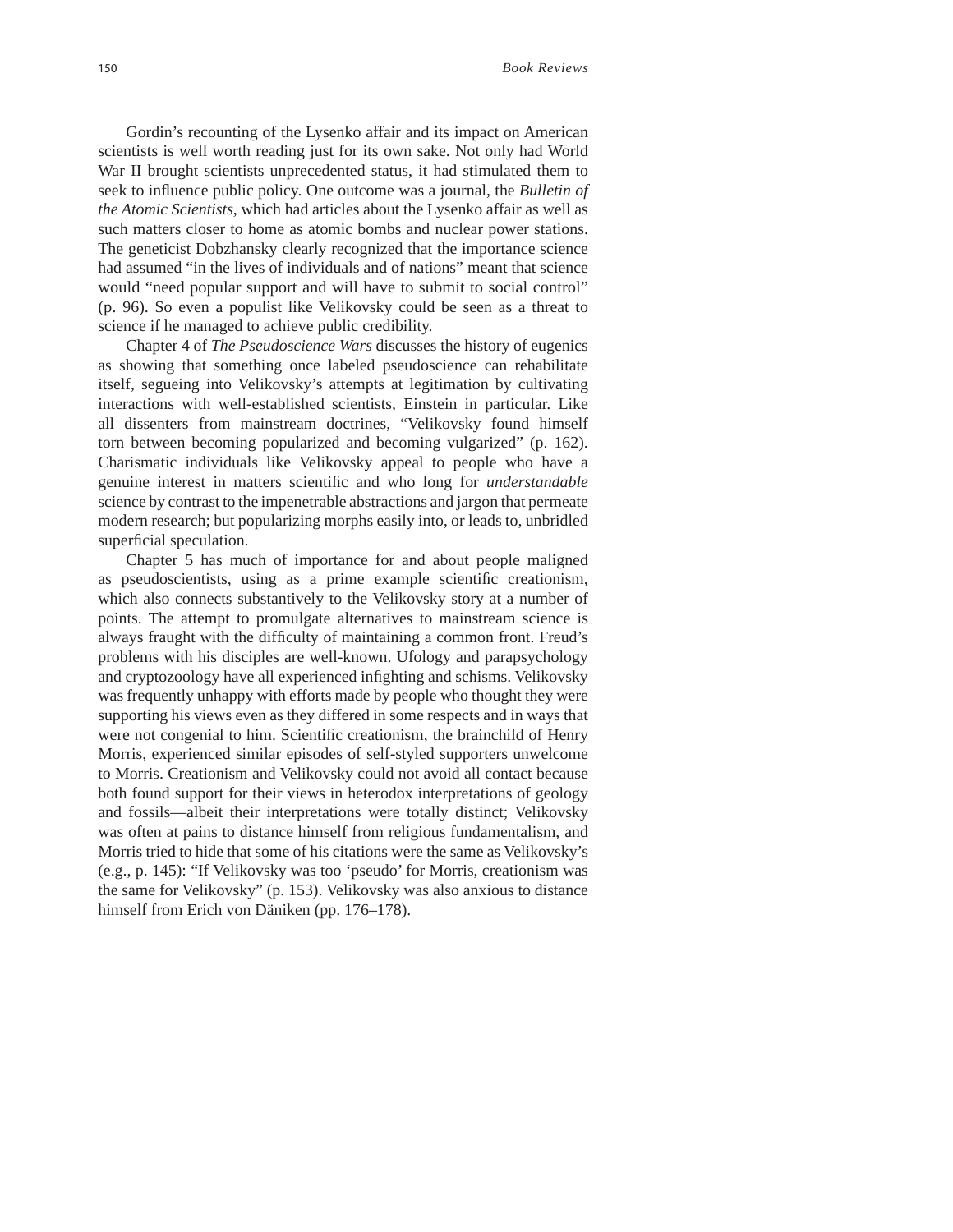The perpetual threat of schisms is illustrated by the case of Donald Patten (p. 146 ff.) whose idiosyncratic chronology and creationist theory offended both Velikovsky and Morris. Velikovsky was also unhappy with attempts to link his work to that of Wilhelm Reich (p. 158 ff.). In wanting to suppress dissent, Gordin points out, Velikovsky and his ilk can resort to the same tactics that the mainstream deploys against them; thus Velikovsky himself pronounced Patten's book as worthless while acknowledging that he had not read it himself (p. 153).

Gordin's emphasis on social context is also illuminating in pointing to the temporal proximity of on the one hand



federal involvement in training scientists as part of the Cold War and on the other hand the drive by creationists to influence science curricula (p. 144). That continuing drive, now under the guise of "intelligent design," will have stimulated the scientific community to be perhaps overly sensitive to any incipient pseudoscience or pseudoscientist.

I recommend this book unreservedly, while noting here a few points on which more deserves to be said. To begin with a perhaps trivial quibble: Jacques Barzun, who happens to be a great hero of mine, did not make a "positive comment" (p. 155) about Velikovsky's work, he merely decried the ad hominem tactics directed at the man.

I think the book has a few non-trivial flaws. The "war" metaphor seems forced in places and didn't really help to illuminate anything for me. There seems an inconsistency between acknowledging pseudoscience to be an empty concept and referring to *the* pseudoscience wars (e.g., p. 158) or even a "coherent conflict of the pseudoscience wars" (p. 4), when there is really no commonality let alone coherence to be found in the controversies over the multitude of things that have been prominently called pseudoscience since the middle of the  $20<sup>th</sup>$  century: UFOs, Loch Ness Monster, parapsychology, cold fusion, *Chariots of the Gods*, Bermuda Triangle, homeopathy, etc. Though the Velikovsky business does afford a useful entrée into considering reactions to such claims, it hardly foreshadowed or set the stage for those other things, as Gordin seems to suggest in some places; I found no evidence to support the view that "Velikovsky's lived presence—even if only on the printed page—had always been crucial to the waging of the pseudoscience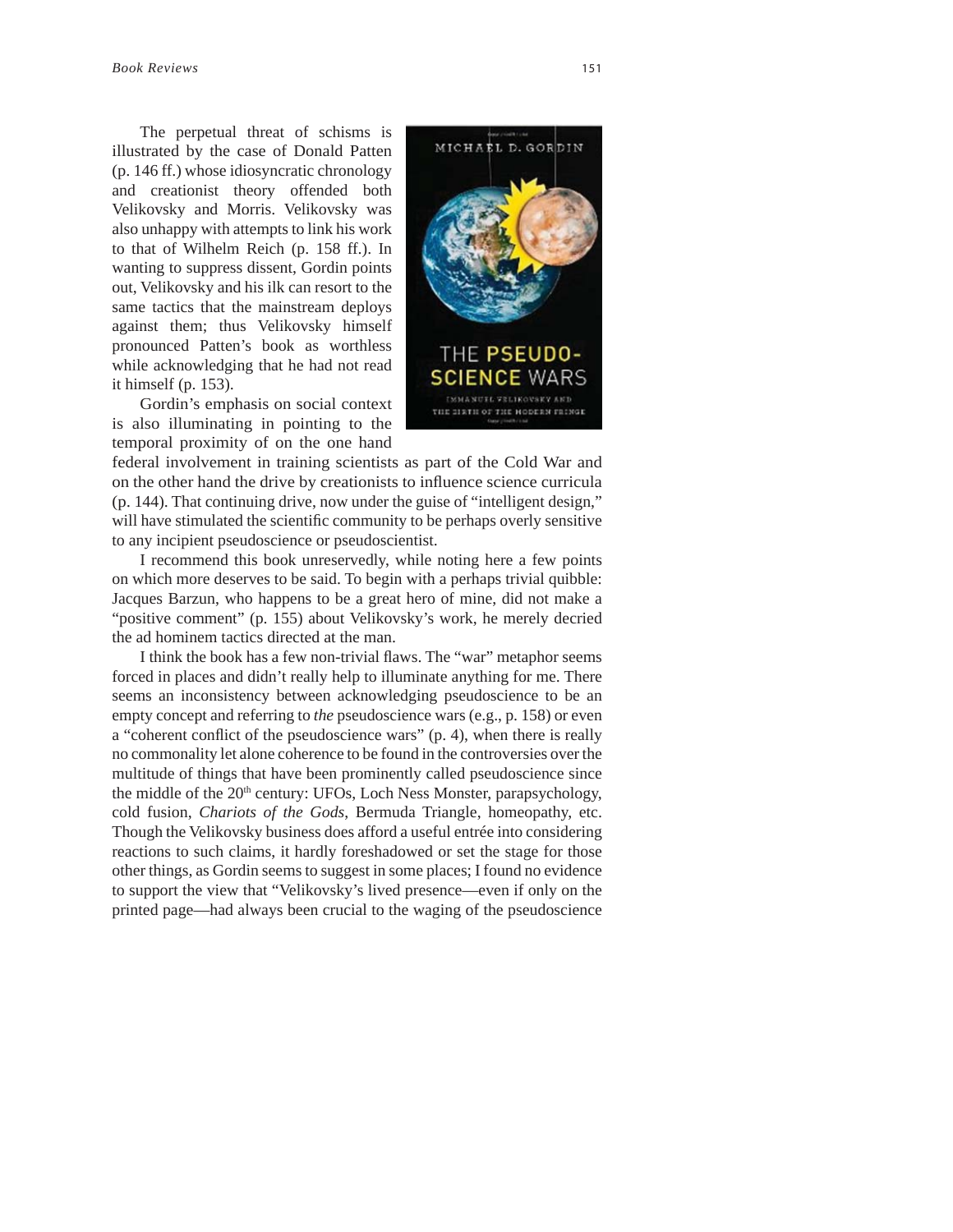wars" (p. 195). Martin Gardner's classic enumeration in *Fads and Fallacies in the Name of Science* claims no coherence among all the mentioned topics, nor does it recognize any primacy for Velikovsky. I think any coherence among all those disparate topics arises not from anything inherent in them but from the fact that they all played out within the contextual factors that Gordin describes so convincingly.

Gordin suggests that the Velikovsky Affair might have proceeded differently had contemporary historians focused on Velikovsky's chronological unorthodoxies instead of treating it as a scientific dispute  $(p. 74)$ ; but the historians who first commented were historians *of science*, no doubt because scientists had jumped into the fray first. I'm also hesitant to accept that "one of the chief activities of the mainstream scientific community is *the process of demarcation itself*" (p. 202); if so, I would opine that this is a relatively recent development as a corollary of science moving into the halls of political power.

I wish fervently that Gordin had eschewed, in the last chapter, "Pseudoscience in Our Time," the suggestion that threats to science nowadays come not from outsiders but from those members of the scientific community who question the mainstream consensus and who have been declared, by the official mainstream, to be "denialists" (p. 206). He is right to the extent that they are *perceived* as a threat, but his quotations indicate that he accepts that the denialists are not only substantively wrong but wrong even for wrong reasons. For a deconstruction of the use of the term *denialist*, see Furedi (2007). As a denialist myself, I dispute that we "have a common discourse, are funded by a specific set of industries, and are affiliated with particular think tanks with a common (strongly conservative) political ideology" (p. 207). On this—unlike in his comprehensive coverage of the pertinent literature in the rest of the book—Gordin cites just a few partisan sources (including the journalistic rant from Mooney (2005) and the shoddy book by Specter (2009)). We HIV/AIDS denialists exist in schismatic sects, are not funded by anyone, and represent the range of political persuasions from very Green to quite conservative–reactionary, including libertarians of several stripes (I relished sitting between two self-styled libertarians who had diametrically opposite views about Obamacare). Moreover, on issues where "denialism" is shouted, even more than regarding what is labeled pseudoscience, the validity of the evidence for and against the mainstream consensus cannot be ignored, it's the central point. As I've shown elsewhere, if the evidence is respected one must conclude that it is far from settled science that HIV causes AIDS (Bauer 2007) or that human activities have appreciably added to global warming (Bauer 2012).

I hope these caveats will be seen as information for readers of the